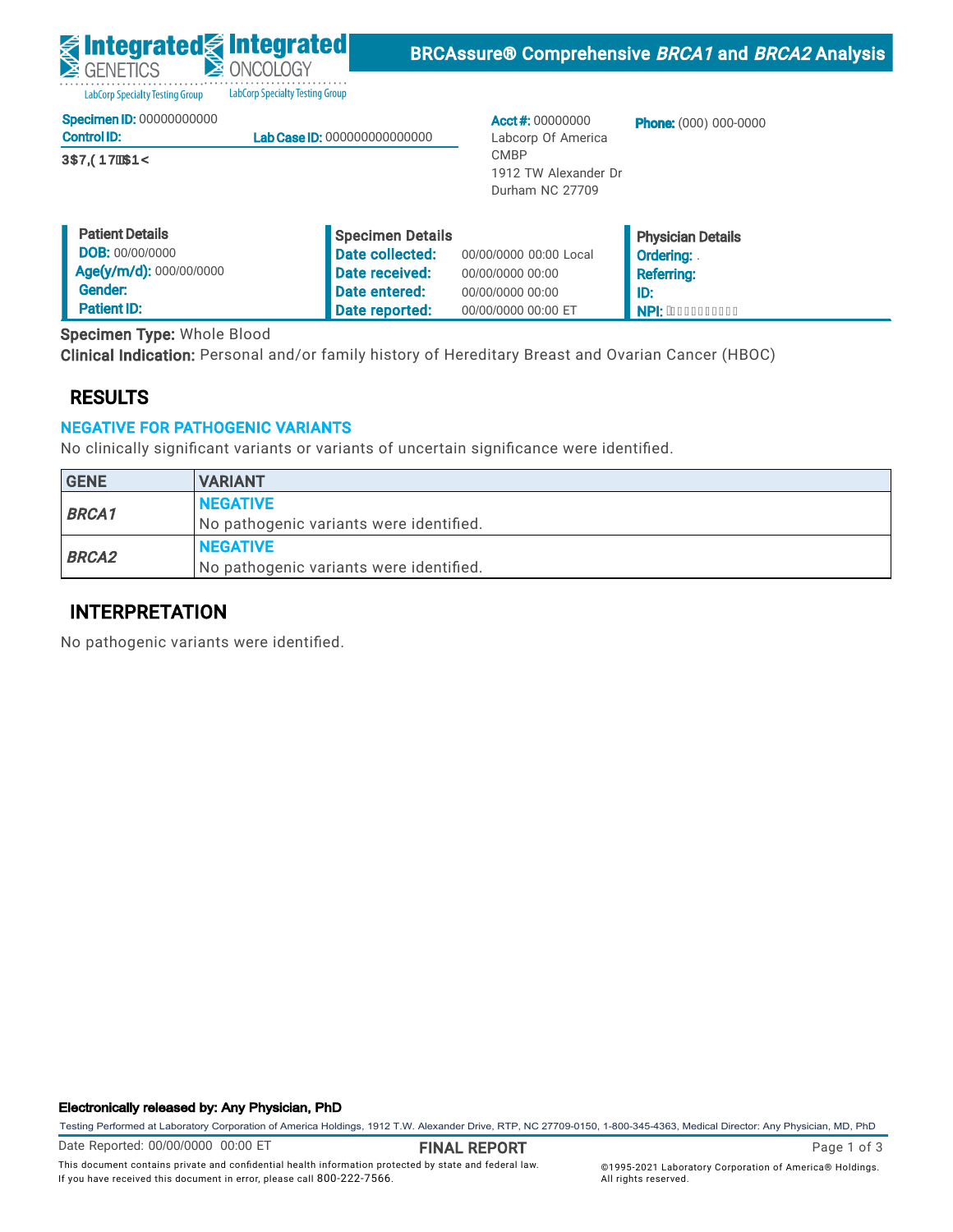Control ID: Lab Case ID: 000000000000000

**Specimen ID: 00000000000** Date Collected: 00/00/0000 00:00 Local

# ADDITIONAL CLINICAL INFORMATION

#### NCCN Guidelines

When *BRCA1* and *BRCA2* results are negative, additional testing may be helpful for some patients with breast, ovarian, prostate and pancreatic cancer. Guidelines from the National Comprehensive Cancer Network® (NCCN®)  $\frac{1}{2}$ ecommen<br>. (including, but not limited to, *BRCA1/2, CDH1, PALB2, PTEN,* and *TP53)* in patients with any of the criteria in the on caladimed from the rightman. lette testing for ingiliperietrance referre et<br>Fr recommend considering germline genetic testing for high-penetrance breast and/or ovarian cancer genes<br>. Specimen Type: Whole Blood table below. To discuss comprehensive genetic testing for breast, ovarian, prostate and pancreatic cancer genes, an Integrated Genetics' Genetic Coordinator is available at 800-345-4363.

| Breast cancer diagnosed $\leq$ age 45                  | Male breast cancer, ovarian cancer, or pancreatic |
|--------------------------------------------------------|---------------------------------------------------|
|                                                        | cancer                                            |
| Breast cancer diagnosed age 46-50 with multiple        | Prostate cancer at any age and Ashkenazi Jewish   |
| primary breast cancers or $\geq$ 1 close relative with | ancestry, or that is metastatic, high risk or in  |
| breast, ovarian, pancreatic, or prostate cancer        | combination with certain family history criteria  |

Breast cancer diagnosed at any age and one of the following:

- To aid in PARP inhibitor or olaparib treatment
- $\bullet$  Ashkenazi Jewish ancestry
	- $\widetilde{\phantom{a}}$  Triple negative breast cancer
- at any age ≥ 1 close relative with breast cancer ≤ age 50, or ovarian, pancreatic, prostate, or male breast cancer
- $▶ 3$  total diagnoses of breast cancer in patient and/or close blood relatives
	- ≥ 2 close blood relatives with either breast or prostate cancer at any age

Patients with a first or second degree relative meeting certain criteria in this table may consider germline genetic testing as well. Complete criteria may be found at NCCN.org.

## RECOMMENDATIONS

Based on information provided, this patient meets National Comprehensive Cancer Network® (NCCN®) clinical guidelines that recommend considering testing for additional genes. See Additional Clinical Information for more details. Integrated Genetics' Genetic Coordinators are available at (800) 345-GENE to discuss additional genetic testing if desired.

Genetic counseling is recommended to discuss the potential clinical and/or reproductive implications of these results, as well as recommendations for testing family members. To access Integrated Genetics Genetic Counselors please visit www.integratedgenetics.com/genetic-counseling or call (855) GC-CALLS (855-422-2557).

#### Electronically released by: Any Physician, PhD

Testing Performed at Laboratory Corporation of America Holdings, 1912 T.W. Alexander Drive, RTP, NC 27709-0150, 1-800-345-4363, Medical Director: Any Physician, MD, PhD